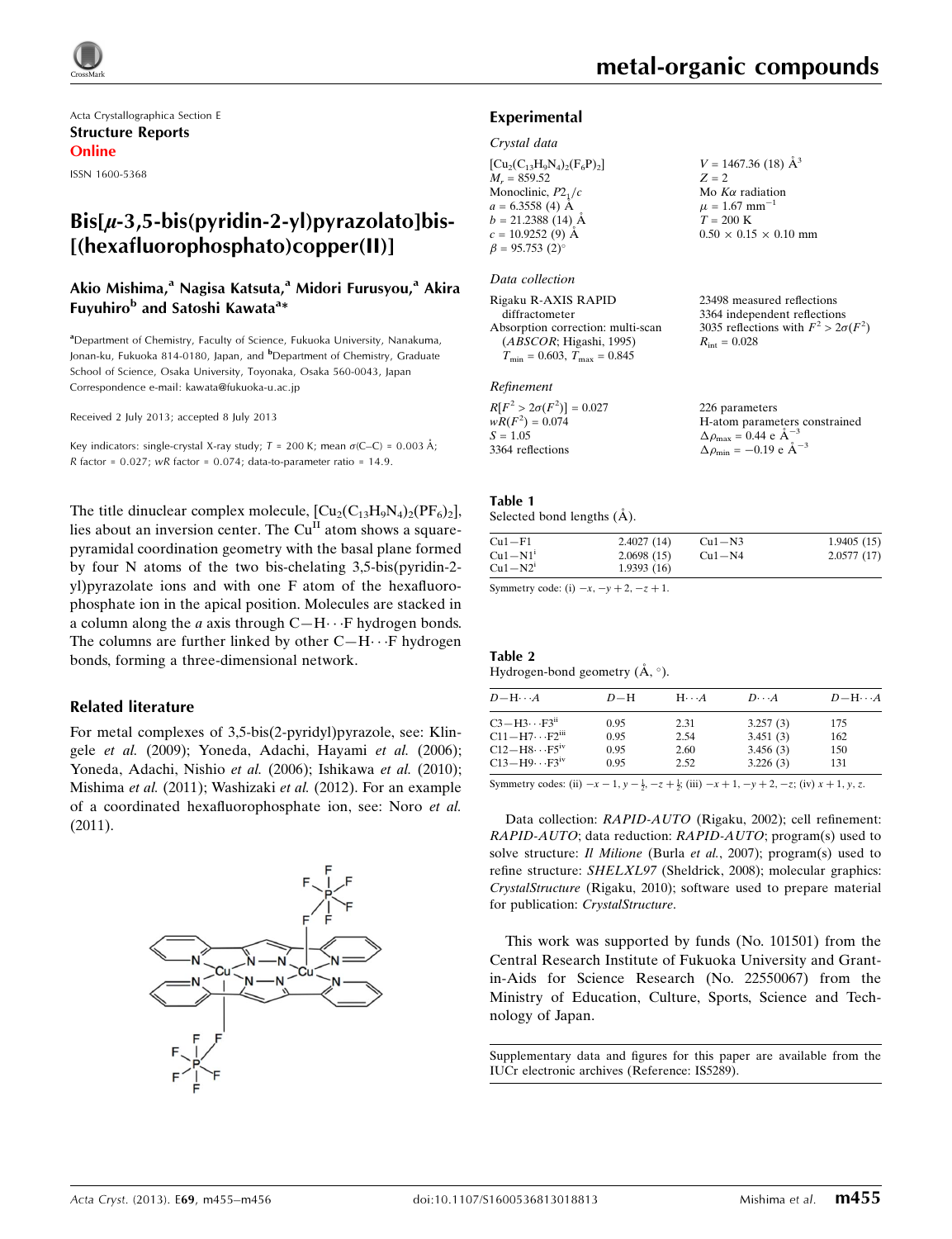#### References

- [Burla, M. C., Caliandro, R., Camalli, M., Carrozzini, B., Cascarano, G. L., De](https://scripts.iucr.org/cgi-bin/cr.cgi?rm=pdfbb&cnor=is5289&bbid=BB1) [Caro, L., Giacovazzo, C., Polidori, G., Siliqi, D. & Spagna, R. \(2007\).](https://scripts.iucr.org/cgi-bin/cr.cgi?rm=pdfbb&cnor=is5289&bbid=BB1) J. Appl. Cryst. 40[, 609–613.](https://scripts.iucr.org/cgi-bin/cr.cgi?rm=pdfbb&cnor=is5289&bbid=BB1)
- Higashi, T. (1995). ABSCOR[. Rigaku Corporation, Tokyo, Japan.](https://scripts.iucr.org/cgi-bin/cr.cgi?rm=pdfbb&cnor=is5289&bbid=BB2)
- [Ishikawa, R., Nakano, M., Fuyuhiro, A., Takeuchi, T., Kimura, S., Kashiwagi,](https://scripts.iucr.org/cgi-bin/cr.cgi?rm=pdfbb&cnor=is5289&bbid=BB3) [T., Hagiwara, M., Kindo, K., Kaizaki, S. & Kawata, S. \(2010\).](https://scripts.iucr.org/cgi-bin/cr.cgi?rm=pdfbb&cnor=is5289&bbid=BB3) Chem. Eur. J. 16[, 11139–11144.](https://scripts.iucr.org/cgi-bin/cr.cgi?rm=pdfbb&cnor=is5289&bbid=BB3)
- [Klingele, J., Dechert, S. & Meyer, F. \(2009\).](https://scripts.iucr.org/cgi-bin/cr.cgi?rm=pdfbb&cnor=is5289&bbid=BB4) Coord. Chem. Rev. 253, 2698–2741.
- [Mishima, A., Fuyuhiro, A., Kumagai, H. & Kawata, S. \(2011\).](https://scripts.iucr.org/cgi-bin/cr.cgi?rm=pdfbb&cnor=is5289&bbid=BB5) Acta Cryst. E67, [m1523–m1524.](https://scripts.iucr.org/cgi-bin/cr.cgi?rm=pdfbb&cnor=is5289&bbid=BB5)
- [Noro, S., Ohba, T., Fukuhara, K., Takahashi, Y., Akutagawa, T. & Nakamura,](https://scripts.iucr.org/cgi-bin/cr.cgi?rm=pdfbb&cnor=is5289&bbid=BB6) T. (2011). [Dalton Trans](https://scripts.iucr.org/cgi-bin/cr.cgi?rm=pdfbb&cnor=is5289&bbid=BB6). 40, 2268–2274.
- Rigaku (2002). RAPID-AUTO[. Rigaku Corporation, Tokyo, Japan.](https://scripts.iucr.org/cgi-bin/cr.cgi?rm=pdfbb&cnor=is5289&bbid=BB7)
- Rigaku (2010). CrystalStructure[. Rigaku Corporation, Tokyo, Japan.](https://scripts.iucr.org/cgi-bin/cr.cgi?rm=pdfbb&cnor=is5289&bbid=BB8)
- [Sheldrick, G. M. \(2008\).](https://scripts.iucr.org/cgi-bin/cr.cgi?rm=pdfbb&cnor=is5289&bbid=BB9) Acta Cryst. A64, 112–122.
- [Washizaki, T., Ishikawa, R., Yoneda, K., Kitagawa, S., Kaizaki, S., Fuyuhiro, A.](https://scripts.iucr.org/cgi-bin/cr.cgi?rm=pdfbb&cnor=is5289&bbid=BB10) [& Kawata, S. \(2012\).](https://scripts.iucr.org/cgi-bin/cr.cgi?rm=pdfbb&cnor=is5289&bbid=BB10) RSC Adv. 2, 12169–12172.
- [Yoneda, K., Adachi, K., Hayami, S., Maeda, Y., Katada, M., Fuyuhiro, A.,](https://scripts.iucr.org/cgi-bin/cr.cgi?rm=pdfbb&cnor=is5289&bbid=BB11) [Kawata, S. & Kaizaki, S. \(2006\).](https://scripts.iucr.org/cgi-bin/cr.cgi?rm=pdfbb&cnor=is5289&bbid=BB11) Chem. Commun. pp. 45–47.
- [Yoneda, K., Adachi, K., Nishio, K., Yamasaki, M., Fuyuhiro, A., Katada, M.,](https://scripts.iucr.org/cgi-bin/cr.cgi?rm=pdfbb&cnor=is5289&bbid=BB12) [Kaizaki, S. & Kawata, S. \(2006\).](https://scripts.iucr.org/cgi-bin/cr.cgi?rm=pdfbb&cnor=is5289&bbid=BB12) Angew. Chem. Int. Ed. 45, 5459–5461.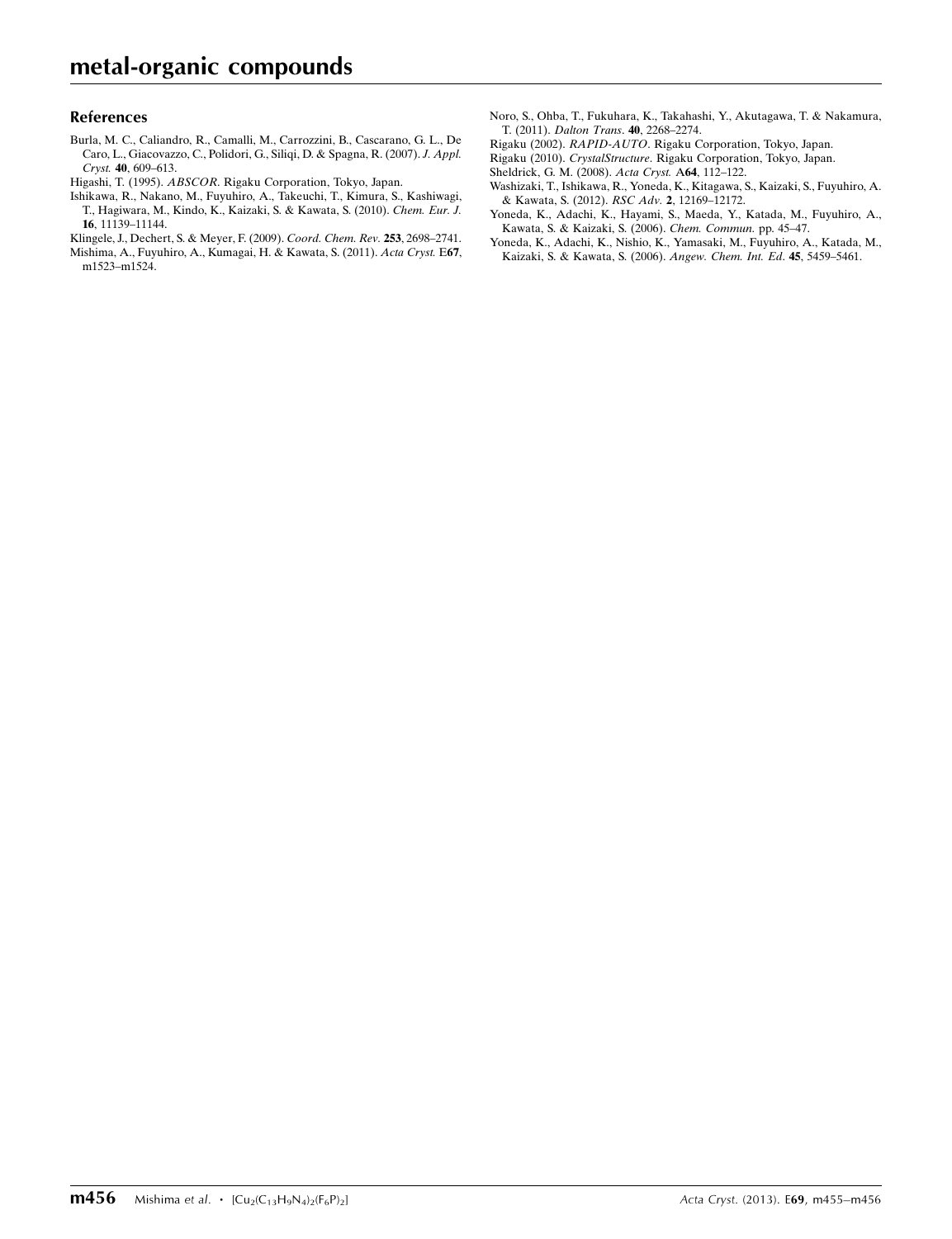# **supporting information**

*Acta Cryst.* (2013). E**69**, m455–m456 [doi:10.1107/S1600536813018813]

# **Bis[***µ***-3,5-bis(pyridin-2-yl)pyrazolato]bis[(hexafluorophosphato)copper(II)]**

## **Akio Mishima, Nagisa Katsuta, Midori Furusyou, Akira Fuyuhiro and Satoshi Kawata**

#### **S1. Comment**

3,5-Bis(2-pyridyl)pyrazole [Hbpypz] can be used to construct of a series of mononuclear, dinuclear and polynuclear complexes as it is well-known due to the versatile properties of the ligand (Klingele *et al.*, 2009). The Hbpypz has four N donors by deprotonation; the two N atoms in a pyrazole moiety and two N atoms in pyridine moieties. This ligand can bind to metal ions by behaving as a bidentate or as a tetradentate ligand and would be possible to form various coordination modes (Yoneda, Adachi, Hayami *et al.*, 2006; Yoneda, Adachi, Nishio *et al.*, 2006). In particular, two bpypzions form a planar dinuclear complex by chelating two metal ions at equatorial position (Washizaki *et al.*, 2012). The dinuclear complex has unique coordination sites at the apical positions, which can trap ions hardly to coordinate. We have previously reported the dinuclear complex with coordinated hydrogensulfate ions at the apical sites (Mishima *et al.*, 2011). The complex consists of a planer dinuclear complex and two hydrogensulfate ions, and forms a 1D chain with methanol molecules by hydrogen-bonding interactions.

The title planer dinuclear Cu<sup>II</sup> complex with two  $PF_6$  ions has a similar structure to the above complex. The basal plane in the complex is formed by four N donors of two deprotnated tetradentate bridging bpypz ligands. Cu—N distances are Cu—N1 2.0698 (15) Å, Cu—N2 1.9393 (16) Å, Cu—N3 1.9405 (15) Å, and Cu—N4 2.0577 (17) Å. Cu<sup>II</sup> ions are each penta-coordinated by occupying  $PF_6$  ion at apical positions in the opposite direction and form a near ideal squarepyramidal coordination environment with t value of 0.068. The distance of Cu—F1 is 2.4027 (14) Å. To the best of our knowledge, the crystal structure report of  $PF_6$  coordinated Cu<sup>n</sup> complex is only a few examples (Noro *et al.*, 2011). The adjacent dinuclear complexes are stacked in columns through a weak *π*–*π* stacking interaction between pyridyl and pyrazol rings of the bpypz-jons (centroid-centroid distance 3.879 Å) and C—H···F hydrogen bonds between the bpypzand the PF<sub>6</sub> ions (Table 2). The C—H<sup> $...$ </sup>F interactions are expected to be weak because of the low acidity of C—H system. However, the interatomic distances are in close contact; the distances of C—H···F bond are H1···F3 2.689 Å, H2···F4 2.666 Å, H8···F5 2.603 Å and H9···F3 2.522 Å. The supramolecular structure results from C—H···F bonds between adjacent columns. The distances between the columns are H3···F3 2.308 Å, H7···F2 2.536 Å and H5···F8 2.634 Å.

#### **S2. Experimental**

A methanolic solution of Cu(AcO)<sub>2</sub>.H<sub>2</sub>O (5ml, 20 mmol dm<sup>-3</sup>) was transferred to a glass tube, and then a methanolic solution of Hbpypz (5ml, 20 mmol dm<sup>-3</sup>), NaPF<sub>6</sub> (5 ml, 10 mmol dm<sup>-3</sup>) were poured into the glass tube without mixing the solutions. Purple crystals began to format ambient temperature within one week. Yield: 14 mg (54 %). Elemental analysis (%) calcd for  $C_{26}H_{18}N_8F_{12}P_2Cu_2$ : C 36.33, H 2.11, N 13.04; found: C 36.29, H 2.13, N 13.04.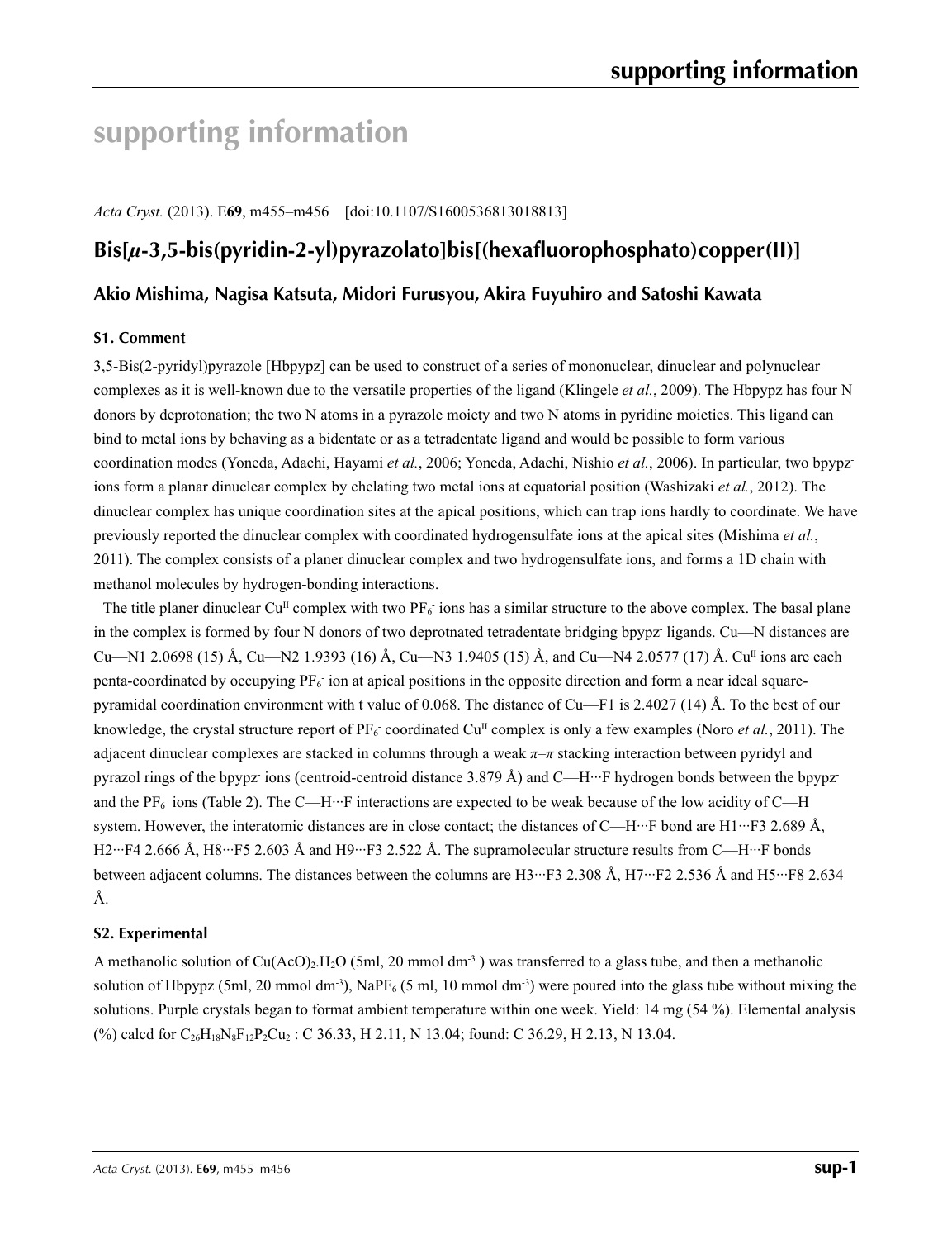#### **S3. Refinement**

The C-bound hydrogen atoms in the bpypz ion were placed at calculated positions  $(C-H = 0.95 \text{ Å})$  and were treated as riding on their parent atoms with  $U_{iso}(H) = 1.2U_{eq}(C)$ .



### **Figure 1**

An *ORTEP* drawing of the title complex, showing 50% probability displacement ellipsoids.



#### **Figure 2**

A fragment of one-dimensional structure of the title compound. Hydrogen bonds are shown as dashed lines.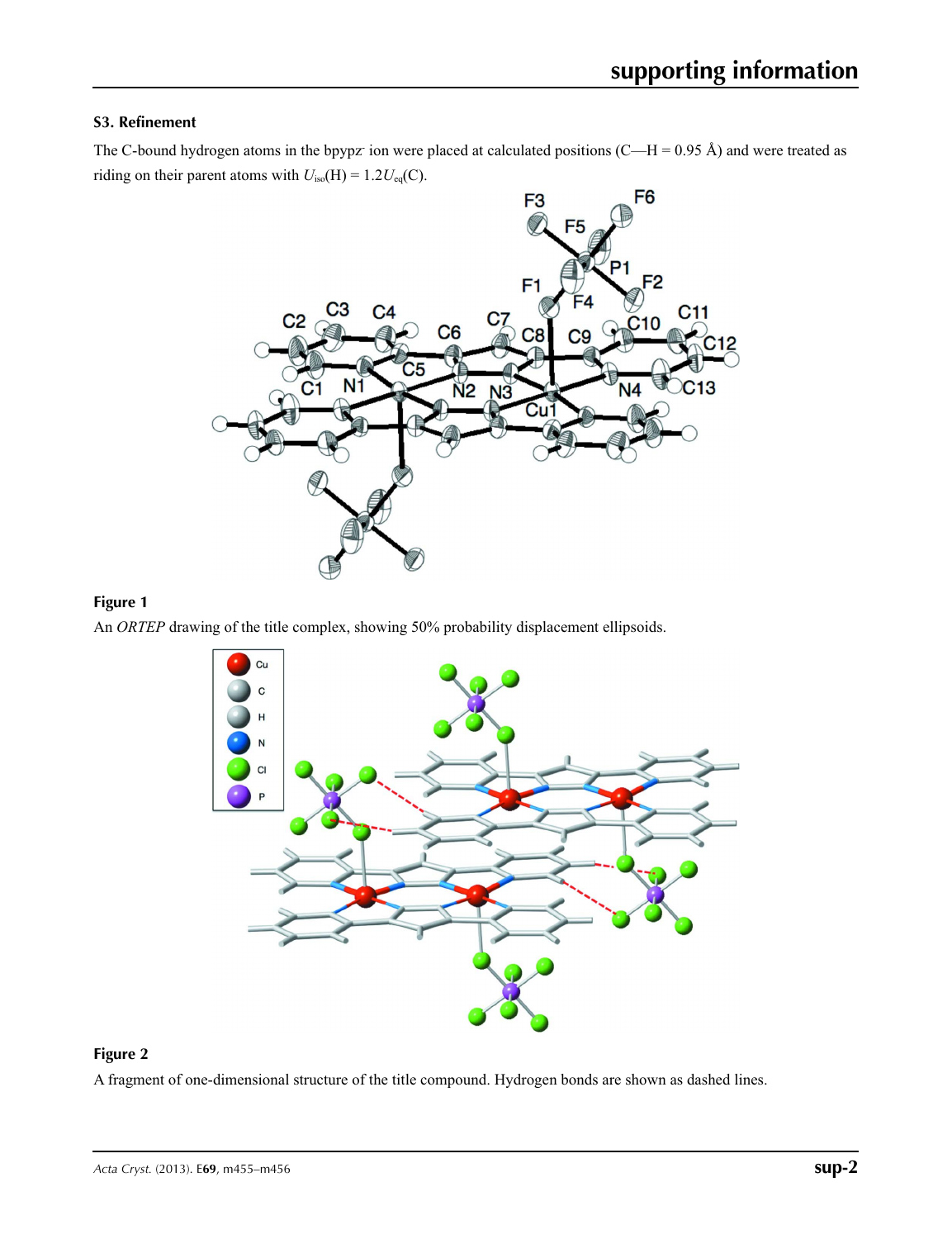

## **Figure 3**

Packing structures of the title complex viewed along the *a* axis (a) and the *c* axis (b).

#### **Bis[***µ***-3,5-bis(pyridin-2-yl)pyrazolato]bis[(hexafluorophosphato)copper(II)]**

*Crystal data*

| $[Cu_{2}(C_{13}H_{9}N_{4})_{2}(F_{6}P_{2})]$ |
|----------------------------------------------|
| $M_r = 859.52$                               |
| Monoclinic, $P2_1/c$                         |
| Hall symbol: -P 2ybc                         |
| $a = 6.3558(4)$ Å                            |
| $b = 21.2388(14)$ Å                          |
| $c = 10.9252(9)$ Å                           |
| $\beta$ = 95.753 (2) <sup>o</sup>            |
| $V = 1467.36(18)$ Å <sup>3</sup>             |
| $Z = 2$                                      |

#### *Data collection*

Rigaku R-AXIS RAPID diffractometer Detector resolution: 10.000 pixels mm-1 ¥w scans Absorption correction: multi-scan (*ABSCOR*; Higashi, 1995)  $T_{\text{min}} = 0.603$ ,  $T_{\text{max}} = 0.845$ 23498 measured reflections  $R_{\text{int}} = 0.028$  $\theta_{\text{max}} = 27.5^{\circ}$  $h = -7 \rightarrow 8$  $k = -27 \rightarrow 27$  $l = -14 \rightarrow 14$ 

#### *Refinement*

Refinement on *F*<sup>2</sup>  $R[F^2 > 2\sigma(F^2)] = 0.027$  $wR(F^2) = 0.074$  $S = 1.05$ 3364 reflections 226 parameters 0 restraints Primary atom site location: structure-invariant direct methods

 $F(000) = 852.00$  $D_x = 1.945$  Mg m<sup>-3</sup> Mo *Kα* radiation,  $\lambda = 0.71075$  Å Cell parameters from 17353 reflections  $\theta$  = 3.2–27.5°  $\mu$  = 1.67 mm<sup>-1</sup>  $T = 200 \text{ K}$ Block, purple  $0.50 \times 0.15 \times 0.10$  mm

3364 independent reflections 3035 reflections with  $F^2 > 2\sigma(F^2)$ 

Secondary atom site location: difference Fourier map Hydrogen site location: inferred from neighbouring sites H-atom parameters constrained  $w = 1/[\sigma^2 (F_o^2) + (0.0407P)^2 + 0.8933P]$ where  $P = (F_o^2 + 2F_c^2)/3$  $(\Delta/\sigma)_{\text{max}} = 0.005$  $\Delta \rho_{\rm max} = 0.44$  e Å<sup>-3</sup>  $\Delta\rho_{\text{min}} = -0.19$  e Å<sup>-3</sup>

#### *Special details*

**Refinement**. Refinement was performed using all reflections. The weighted R-factor (wR) and goodness of fit (S) are based on  $F^2$ . R-factor (gt) are based on F. The threshold expression of  $F^2 > 2.0$  sigma( $F^2$ ) is used only for calculating Rfactor (gt).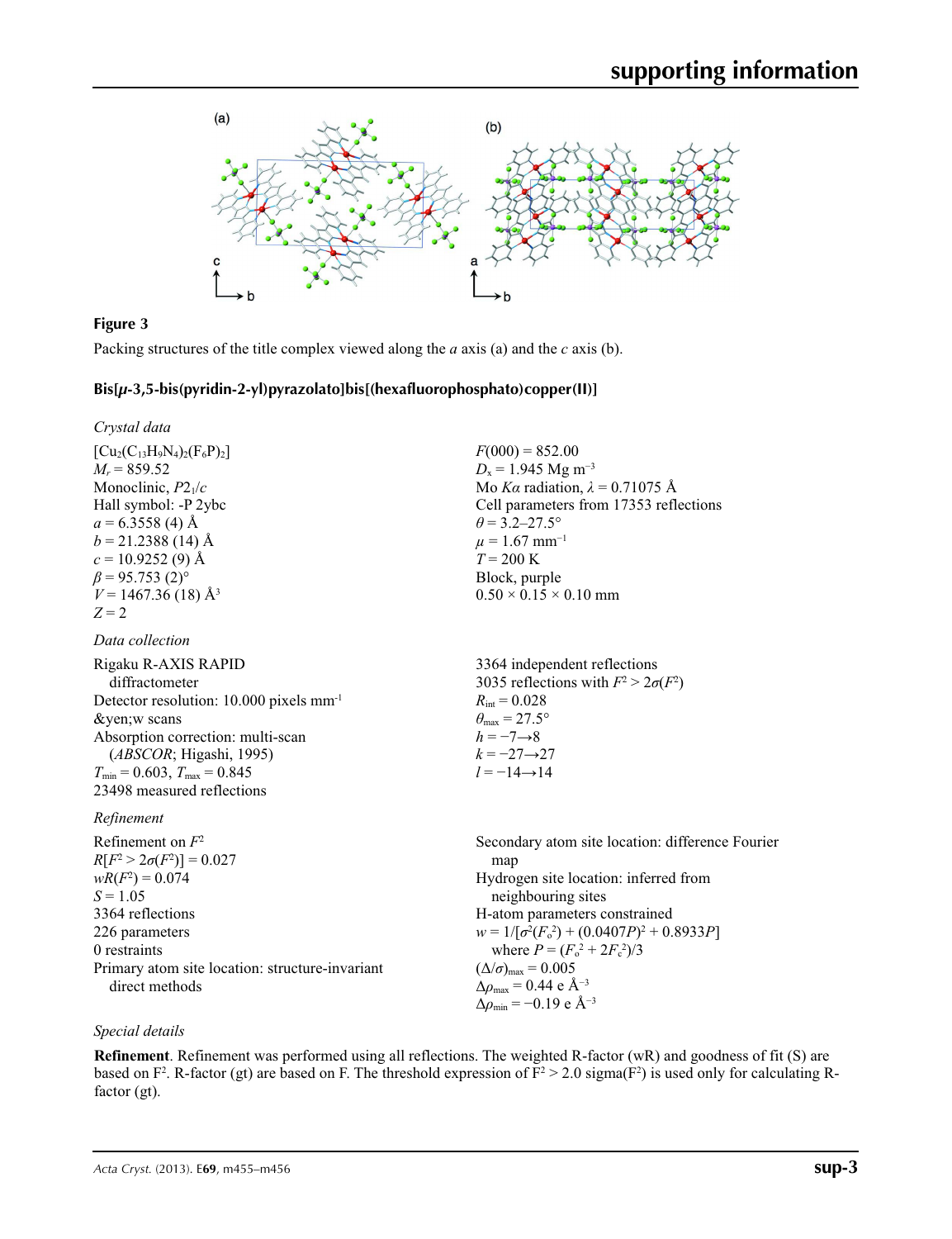| Cu1<br>0.24888(3)<br>1.033789(9)<br>0.417882(19)<br>0.02189(8)<br>P <sub>1</sub><br>0.14887(5)<br>0.02699(12)<br>0.03196(7)<br>1.13684(2)<br>0.0266(2)<br>0.0462(4)<br>F1<br>1.09594(7)<br>0.27373(13)<br>F2<br>0.28337(18)<br>1.14060(7)<br>0.17046(13)<br>0.0442(4)<br>$-0.22096(18)$<br>0.13015(12)<br>0.0396(3)<br>F3<br>1.13202(6)<br>F4<br>0.0145(3)<br>1.19979(7)<br>0.22615(15)<br>0.0542(4)<br>0.0487(3)<br>0.07324(15)<br>0.0563(4)<br>F <sub>5</sub><br>1.07334(7)<br>F <sub>6</sub><br>0.0329(3)<br>1.17709(8)<br>0.02601(13)<br>0.0538(4)<br>N1<br>$-0.4133(3)$<br>0.88408(7)<br>0.53595(15)<br>0.0270(4)<br>N2<br>$-0.0897(3)$<br>0.93626(7)<br>0.45127(14)<br>0.0253(3)<br>N <sub>3</sub><br>0.0774(3)<br>0.95817(7)<br>0.39846(15)<br>0.0252(3)<br>0.98801(7)<br>N <sub>4</sub><br>0.4018(3)<br>0.28636(15)<br>0.0267(4)<br>C1<br>$-0.5796(4)$<br>0.85849(11)<br>0.5849(2)<br>0.0407(5)<br>C2<br>$-0.6626(4)$<br>0.80010(12)<br>0.5503(3)<br>0.0457(6)<br>C <sub>3</sub><br>$-0.5719(4)$<br>0.76610(11)<br>0.4628(3)<br>0.0422(5)<br>C4<br>$-0.4009(4)$<br>0.79120(10)<br>0.4109(2)<br>0.0361(5)<br>C <sub>5</sub><br>$-0.3257(3)$<br>0.85002(9)<br>0.44940(18)<br>0.0267(4)<br>C6<br>$-0.1453(3)$<br>0.40028(18)<br>0.0270(4)<br>0.88030(9)<br>C7<br>$-0.0116(3)$<br>0.86473(9)<br>0.31120(19)<br>0.0308(4)<br>C8<br>0.1266(3)<br>0.91584(9)<br>0.0267(4)<br>0.31413(17)<br>C9<br>0.3078(3)<br>0.93294(9)<br>0.24875(17)<br>0.0259(4)<br>C10<br>0.89636(10)<br>0.15631(19)<br>0.3792(4)<br>0.0345(5)<br>C11<br>0.5527(4)<br>0.91622(11)<br>0.1003(2)<br>0.0379(5)<br>C12<br>0.6503(4)<br>0.97141(10)<br>0.1374(3)<br>0.0394(5)<br>C13<br>0.5705(4)<br>1.00590(10)<br>0.2299(3)<br>0.0395(5)<br>$-0.6429$<br>0.8815<br>0.6461<br>0.0489*<br>H1<br>$-0.7809$<br>0.7839<br>0.5868<br>$0.0549*$<br>H2<br>0.7258<br>$0.0506*$<br>H <sub>3</sub><br>$-0.6258$<br>0.4381<br>$-0.3360$<br>$0.0433*$<br>H4<br>0.7685<br>0.3498<br>$0.0370*$<br>H <sub>5</sub><br>$-0.0140$<br>0.8282<br>0.2608 |                | $\boldsymbol{x}$ | $\mathcal{Y}$ | $\boldsymbol{Z}$ | $U_{\text{iso}}$ */ $U_{\text{eq}}$ |
|--------------------------------------------------------------------------------------------------------------------------------------------------------------------------------------------------------------------------------------------------------------------------------------------------------------------------------------------------------------------------------------------------------------------------------------------------------------------------------------------------------------------------------------------------------------------------------------------------------------------------------------------------------------------------------------------------------------------------------------------------------------------------------------------------------------------------------------------------------------------------------------------------------------------------------------------------------------------------------------------------------------------------------------------------------------------------------------------------------------------------------------------------------------------------------------------------------------------------------------------------------------------------------------------------------------------------------------------------------------------------------------------------------------------------------------------------------------------------------------------------------------------------------------------------------------------------------------------------------------------------------------------------------------------------------------------------------------------------------------------------------------------------------------------------------------------------------------------------------------------------------------------------------------------------------------------------------------------------------------------------------|----------------|------------------|---------------|------------------|-------------------------------------|
|                                                                                                                                                                                                                                                                                                                                                                                                                                                                                                                                                                                                                                                                                                                                                                                                                                                                                                                                                                                                                                                                                                                                                                                                                                                                                                                                                                                                                                                                                                                                                                                                                                                                                                                                                                                                                                                                                                                                                                                                        |                |                  |               |                  |                                     |
|                                                                                                                                                                                                                                                                                                                                                                                                                                                                                                                                                                                                                                                                                                                                                                                                                                                                                                                                                                                                                                                                                                                                                                                                                                                                                                                                                                                                                                                                                                                                                                                                                                                                                                                                                                                                                                                                                                                                                                                                        |                |                  |               |                  |                                     |
|                                                                                                                                                                                                                                                                                                                                                                                                                                                                                                                                                                                                                                                                                                                                                                                                                                                                                                                                                                                                                                                                                                                                                                                                                                                                                                                                                                                                                                                                                                                                                                                                                                                                                                                                                                                                                                                                                                                                                                                                        |                |                  |               |                  |                                     |
|                                                                                                                                                                                                                                                                                                                                                                                                                                                                                                                                                                                                                                                                                                                                                                                                                                                                                                                                                                                                                                                                                                                                                                                                                                                                                                                                                                                                                                                                                                                                                                                                                                                                                                                                                                                                                                                                                                                                                                                                        |                |                  |               |                  |                                     |
|                                                                                                                                                                                                                                                                                                                                                                                                                                                                                                                                                                                                                                                                                                                                                                                                                                                                                                                                                                                                                                                                                                                                                                                                                                                                                                                                                                                                                                                                                                                                                                                                                                                                                                                                                                                                                                                                                                                                                                                                        |                |                  |               |                  |                                     |
|                                                                                                                                                                                                                                                                                                                                                                                                                                                                                                                                                                                                                                                                                                                                                                                                                                                                                                                                                                                                                                                                                                                                                                                                                                                                                                                                                                                                                                                                                                                                                                                                                                                                                                                                                                                                                                                                                                                                                                                                        |                |                  |               |                  |                                     |
|                                                                                                                                                                                                                                                                                                                                                                                                                                                                                                                                                                                                                                                                                                                                                                                                                                                                                                                                                                                                                                                                                                                                                                                                                                                                                                                                                                                                                                                                                                                                                                                                                                                                                                                                                                                                                                                                                                                                                                                                        |                |                  |               |                  |                                     |
|                                                                                                                                                                                                                                                                                                                                                                                                                                                                                                                                                                                                                                                                                                                                                                                                                                                                                                                                                                                                                                                                                                                                                                                                                                                                                                                                                                                                                                                                                                                                                                                                                                                                                                                                                                                                                                                                                                                                                                                                        |                |                  |               |                  |                                     |
|                                                                                                                                                                                                                                                                                                                                                                                                                                                                                                                                                                                                                                                                                                                                                                                                                                                                                                                                                                                                                                                                                                                                                                                                                                                                                                                                                                                                                                                                                                                                                                                                                                                                                                                                                                                                                                                                                                                                                                                                        |                |                  |               |                  |                                     |
|                                                                                                                                                                                                                                                                                                                                                                                                                                                                                                                                                                                                                                                                                                                                                                                                                                                                                                                                                                                                                                                                                                                                                                                                                                                                                                                                                                                                                                                                                                                                                                                                                                                                                                                                                                                                                                                                                                                                                                                                        |                |                  |               |                  |                                     |
|                                                                                                                                                                                                                                                                                                                                                                                                                                                                                                                                                                                                                                                                                                                                                                                                                                                                                                                                                                                                                                                                                                                                                                                                                                                                                                                                                                                                                                                                                                                                                                                                                                                                                                                                                                                                                                                                                                                                                                                                        |                |                  |               |                  |                                     |
|                                                                                                                                                                                                                                                                                                                                                                                                                                                                                                                                                                                                                                                                                                                                                                                                                                                                                                                                                                                                                                                                                                                                                                                                                                                                                                                                                                                                                                                                                                                                                                                                                                                                                                                                                                                                                                                                                                                                                                                                        |                |                  |               |                  |                                     |
|                                                                                                                                                                                                                                                                                                                                                                                                                                                                                                                                                                                                                                                                                                                                                                                                                                                                                                                                                                                                                                                                                                                                                                                                                                                                                                                                                                                                                                                                                                                                                                                                                                                                                                                                                                                                                                                                                                                                                                                                        |                |                  |               |                  |                                     |
|                                                                                                                                                                                                                                                                                                                                                                                                                                                                                                                                                                                                                                                                                                                                                                                                                                                                                                                                                                                                                                                                                                                                                                                                                                                                                                                                                                                                                                                                                                                                                                                                                                                                                                                                                                                                                                                                                                                                                                                                        |                |                  |               |                  |                                     |
|                                                                                                                                                                                                                                                                                                                                                                                                                                                                                                                                                                                                                                                                                                                                                                                                                                                                                                                                                                                                                                                                                                                                                                                                                                                                                                                                                                                                                                                                                                                                                                                                                                                                                                                                                                                                                                                                                                                                                                                                        |                |                  |               |                  |                                     |
|                                                                                                                                                                                                                                                                                                                                                                                                                                                                                                                                                                                                                                                                                                                                                                                                                                                                                                                                                                                                                                                                                                                                                                                                                                                                                                                                                                                                                                                                                                                                                                                                                                                                                                                                                                                                                                                                                                                                                                                                        |                |                  |               |                  |                                     |
|                                                                                                                                                                                                                                                                                                                                                                                                                                                                                                                                                                                                                                                                                                                                                                                                                                                                                                                                                                                                                                                                                                                                                                                                                                                                                                                                                                                                                                                                                                                                                                                                                                                                                                                                                                                                                                                                                                                                                                                                        |                |                  |               |                  |                                     |
|                                                                                                                                                                                                                                                                                                                                                                                                                                                                                                                                                                                                                                                                                                                                                                                                                                                                                                                                                                                                                                                                                                                                                                                                                                                                                                                                                                                                                                                                                                                                                                                                                                                                                                                                                                                                                                                                                                                                                                                                        |                |                  |               |                  |                                     |
|                                                                                                                                                                                                                                                                                                                                                                                                                                                                                                                                                                                                                                                                                                                                                                                                                                                                                                                                                                                                                                                                                                                                                                                                                                                                                                                                                                                                                                                                                                                                                                                                                                                                                                                                                                                                                                                                                                                                                                                                        |                |                  |               |                  |                                     |
|                                                                                                                                                                                                                                                                                                                                                                                                                                                                                                                                                                                                                                                                                                                                                                                                                                                                                                                                                                                                                                                                                                                                                                                                                                                                                                                                                                                                                                                                                                                                                                                                                                                                                                                                                                                                                                                                                                                                                                                                        |                |                  |               |                  |                                     |
|                                                                                                                                                                                                                                                                                                                                                                                                                                                                                                                                                                                                                                                                                                                                                                                                                                                                                                                                                                                                                                                                                                                                                                                                                                                                                                                                                                                                                                                                                                                                                                                                                                                                                                                                                                                                                                                                                                                                                                                                        |                |                  |               |                  |                                     |
|                                                                                                                                                                                                                                                                                                                                                                                                                                                                                                                                                                                                                                                                                                                                                                                                                                                                                                                                                                                                                                                                                                                                                                                                                                                                                                                                                                                                                                                                                                                                                                                                                                                                                                                                                                                                                                                                                                                                                                                                        |                |                  |               |                  |                                     |
|                                                                                                                                                                                                                                                                                                                                                                                                                                                                                                                                                                                                                                                                                                                                                                                                                                                                                                                                                                                                                                                                                                                                                                                                                                                                                                                                                                                                                                                                                                                                                                                                                                                                                                                                                                                                                                                                                                                                                                                                        |                |                  |               |                  |                                     |
|                                                                                                                                                                                                                                                                                                                                                                                                                                                                                                                                                                                                                                                                                                                                                                                                                                                                                                                                                                                                                                                                                                                                                                                                                                                                                                                                                                                                                                                                                                                                                                                                                                                                                                                                                                                                                                                                                                                                                                                                        |                |                  |               |                  |                                     |
|                                                                                                                                                                                                                                                                                                                                                                                                                                                                                                                                                                                                                                                                                                                                                                                                                                                                                                                                                                                                                                                                                                                                                                                                                                                                                                                                                                                                                                                                                                                                                                                                                                                                                                                                                                                                                                                                                                                                                                                                        |                |                  |               |                  |                                     |
|                                                                                                                                                                                                                                                                                                                                                                                                                                                                                                                                                                                                                                                                                                                                                                                                                                                                                                                                                                                                                                                                                                                                                                                                                                                                                                                                                                                                                                                                                                                                                                                                                                                                                                                                                                                                                                                                                                                                                                                                        |                |                  |               |                  |                                     |
|                                                                                                                                                                                                                                                                                                                                                                                                                                                                                                                                                                                                                                                                                                                                                                                                                                                                                                                                                                                                                                                                                                                                                                                                                                                                                                                                                                                                                                                                                                                                                                                                                                                                                                                                                                                                                                                                                                                                                                                                        |                |                  |               |                  |                                     |
|                                                                                                                                                                                                                                                                                                                                                                                                                                                                                                                                                                                                                                                                                                                                                                                                                                                                                                                                                                                                                                                                                                                                                                                                                                                                                                                                                                                                                                                                                                                                                                                                                                                                                                                                                                                                                                                                                                                                                                                                        |                |                  |               |                  |                                     |
|                                                                                                                                                                                                                                                                                                                                                                                                                                                                                                                                                                                                                                                                                                                                                                                                                                                                                                                                                                                                                                                                                                                                                                                                                                                                                                                                                                                                                                                                                                                                                                                                                                                                                                                                                                                                                                                                                                                                                                                                        |                |                  |               |                  |                                     |
|                                                                                                                                                                                                                                                                                                                                                                                                                                                                                                                                                                                                                                                                                                                                                                                                                                                                                                                                                                                                                                                                                                                                                                                                                                                                                                                                                                                                                                                                                                                                                                                                                                                                                                                                                                                                                                                                                                                                                                                                        |                |                  |               |                  |                                     |
|                                                                                                                                                                                                                                                                                                                                                                                                                                                                                                                                                                                                                                                                                                                                                                                                                                                                                                                                                                                                                                                                                                                                                                                                                                                                                                                                                                                                                                                                                                                                                                                                                                                                                                                                                                                                                                                                                                                                                                                                        | H <sub>6</sub> | 0.3096           | 0.8581        | 0.1319           | $0.0413*$                           |
| 0.6039<br>0.8919<br>0.0366<br>$0.0454*$<br>H7                                                                                                                                                                                                                                                                                                                                                                                                                                                                                                                                                                                                                                                                                                                                                                                                                                                                                                                                                                                                                                                                                                                                                                                                                                                                                                                                                                                                                                                                                                                                                                                                                                                                                                                                                                                                                                                                                                                                                          |                |                  |               |                  |                                     |
| 0.1005<br>H8<br>0.7705<br>0.9858<br>$0.0473*$                                                                                                                                                                                                                                                                                                                                                                                                                                                                                                                                                                                                                                                                                                                                                                                                                                                                                                                                                                                                                                                                                                                                                                                                                                                                                                                                                                                                                                                                                                                                                                                                                                                                                                                                                                                                                                                                                                                                                          |                |                  |               |                  |                                     |
| 0.6386<br>1.0443<br>0.2547<br>$0.0474*$<br>H9                                                                                                                                                                                                                                                                                                                                                                                                                                                                                                                                                                                                                                                                                                                                                                                                                                                                                                                                                                                                                                                                                                                                                                                                                                                                                                                                                                                                                                                                                                                                                                                                                                                                                                                                                                                                                                                                                                                                                          |                |                  |               |                  |                                     |

*Fractional atomic coordinates and isotropic or equivalent isotropic displacement parameters (Å<sup>2</sup>)* 

*Atomic displacement parameters (Å2 )*

|                | $U^{11}$    | $L^{22}$    | $U^{\beta 3}$ | $I^{12}$      | $U^{13}$    | $U^{23}$     |
|----------------|-------------|-------------|---------------|---------------|-------------|--------------|
| Cu1            | 0.02108(12) | 0.02079(12) | 0.02492(13)   | $-0.00163(8)$ | 0.00777(8)  | 0.00105(8)   |
| P <sub>1</sub> | 0.0235(3)   | 0.0286(3)   | 0.0298(3)     | 0.00159(18)   | 0.00704(18) | 0.00549(18)  |
| F1             | 0.0339(7)   | 0.0609(9)   | 0.0441(8)     | 0.0039(6)     | 0.0048(6)   | 0.0282(7)    |
| F2             | 0.0238(6)   | 0.0595(9)   | 0.0501(8)     | $-0.0005(6)$  | 0.0075(5)   | 0.0071(7)    |
| F <sub>3</sub> | 0.0243(6)   | 0.0452(7)   | 0.0494(8)     | 0.0015(5)     | 0.0050(5)   | 0.0164(6)    |
| F4             | 0.0554(9)   | 0.0404(8)   | 0.0704(10)    | $-0.0047(7)$  | 0.0235(8)   | $-0.0159(7)$ |
| F <sub>5</sub> | 0.0550(9)   | 0.0471(8)   | 0.0710(11)    | $-0.0066(7)$  | 0.0268(8)   | $-0.0213(8)$ |
|                |             |             |               |               |             |              |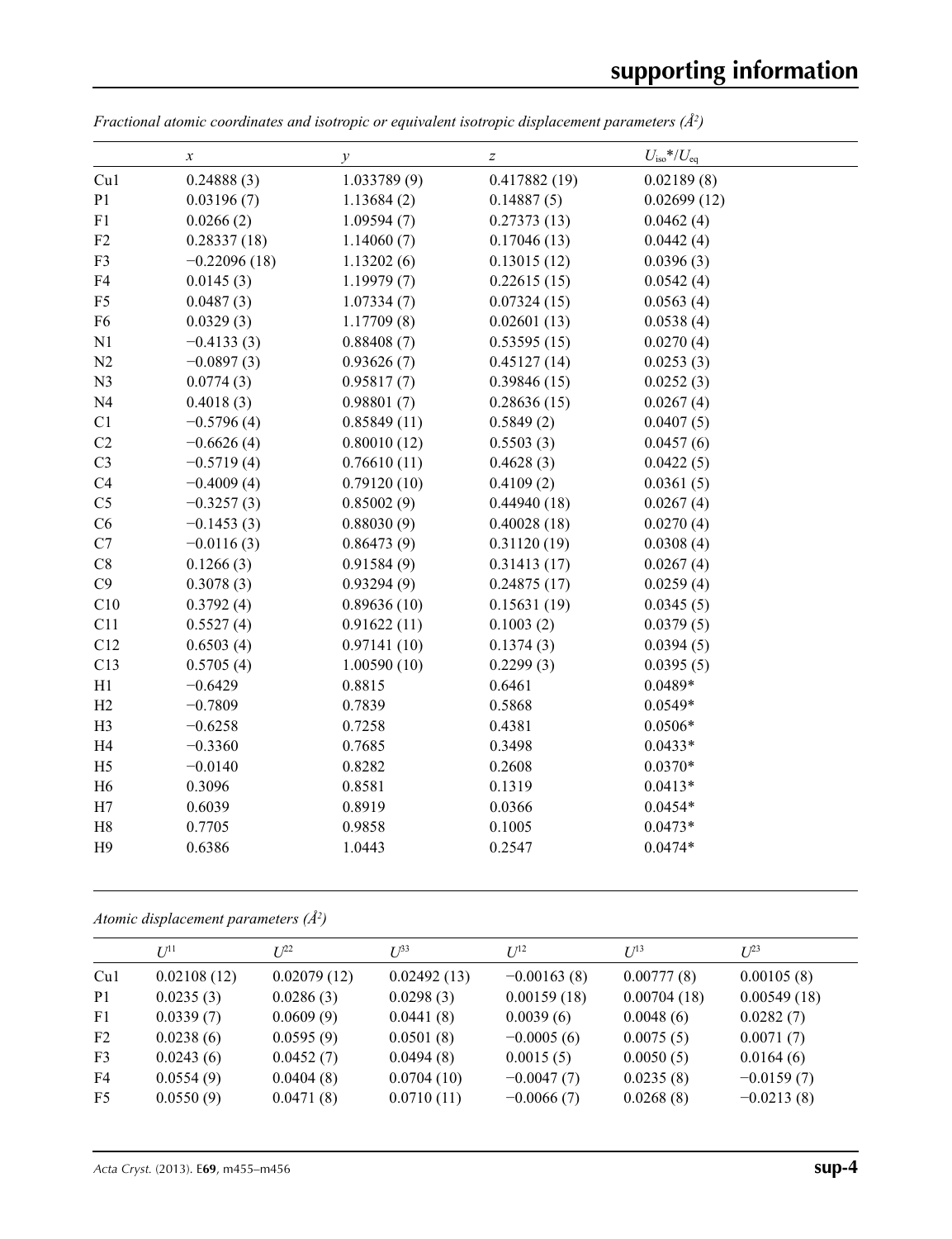| F6             | 0.0451(8)  | 0.0709(10) | 0.0458(8)  | $-0.0083(7)$  | 0.0071(6)  | 0.0299(7)     |
|----------------|------------|------------|------------|---------------|------------|---------------|
| N1             | 0.0240(7)  | 0.0287(8)  | 0.0289(8)  | $-0.0056(6)$  | 0.0053(6)  | 0.0000(7)     |
| N <sub>2</sub> | 0.0256(7)  | 0.0233(8)  | 0.0282(8)  | $-0.0040(6)$  | 0.0094(6)  | $-0.0015(6)$  |
| N <sub>3</sub> | 0.0246(7)  | 0.0246(8)  | 0.0279(8)  | $-0.0027(6)$  | 0.0099(6)  | $-0.0008(6)$  |
| N <sub>4</sub> | 0.0275(8)  | 0.0237(8)  | 0.0307(8)  | 0.0021(6)     | 0.0118(7)  | 0.0025(6)     |
| C <sub>1</sub> | 0.0360(11) | 0.0469(13) | 0.0420(12) | $-0.0155(10)$ | 0.0168(9)  | $-0.0086(10)$ |
| C <sub>2</sub> | 0.0388(12) | 0.0486(13) | 0.0521(14) | $-0.0233(11)$ | 0.0162(10) | $-0.0052(11)$ |
| C <sub>3</sub> | 0.0375(11) | 0.0326(11) | 0.0567(14) | $-0.0141(9)$  | 0.0057(10) | $-0.0042(10)$ |
| C <sub>4</sub> | 0.0332(10) | 0.0275(10) | 0.0486(13) | $-0.0046(8)$  | 0.0086(9)  | $-0.0067(9)$  |
| C <sub>5</sub> | 0.0220(8)  | 0.0260(9)  | 0.0324(10) | $-0.0017(7)$  | 0.0036(7)  | 0.0014(8)     |
| C <sub>6</sub> | 0.0256(9)  | 0.0232(9)  | 0.0330(10) | $-0.0025(7)$  | 0.0069(7)  | $-0.0016(7)$  |
| C7             | 0.0279(9)  | 0.0277(10) | 0.0381(11) | $-0.0038(8)$  | 0.0095(8)  | $-0.0078(8)$  |
| C8             | 0.0250(8)  | 0.0271(9)  | 0.0288(9)  | $-0.0005(7)$  | 0.0073(7)  | $-0.0040(7)$  |
| C9             | 0.0229(8)  | 0.0291(9)  | 0.0265(9)  | 0.0016(7)     | 0.0061(7)  | 0.0015(7)     |
| C10            | 0.0322(10) | 0.0392(11) | 0.0333(10) | $-0.0023(9)$  | 0.0100(8)  | $-0.0092(9)$  |
| C11            | 0.0368(11) | 0.0457(12) | 0.0335(11) | 0.0041(10)    | 0.0155(9)  | $-0.0042(9)$  |
| C12            | 0.0369(11) | 0.0407(12) | 0.0449(13) | $-0.0004(9)$  | 0.0247(10) | 0.0031(9)     |
| C13            | 0.0407(12) | 0.0303(10) | 0.0517(13) | $-0.0069(9)$  | 0.0257(10) | $-0.0022(9)$  |
|                |            |            |            |               |            |               |

# *Geometric parameters (Å, º)*

| $Cu1-F1$                       | 2.4027(14) | $C3-C4$     | 1.382(4)    |
|--------------------------------|------------|-------------|-------------|
| $Cu1-M1$ <sup>i</sup>          | 2.0698(15) | $C4 - C5$   | 1.388(3)    |
| $Cu1-M2i$                      | 1.9393(16) | $C5-C6$     | 1.463(3)    |
| $Cu1 - N3$                     | 1.9405(15) | $C6-C7$     | 1.394(3)    |
| $Cu1-M4$                       | 2.0577(17) | $C7-C8$     | 1.395(3)    |
| $P1 - F1$                      | 1.6205(16) | $C8-C9$     | 1.460(3)    |
| $P1 - F2$                      | 1.5937(13) | $C9 - C10$  | 1.386(3)    |
| $P1 - F3$                      | 1.6033(13) | $C10 - C11$ | 1.380(4)    |
| $P1 - F4$                      | 1.5911(17) | $C11 - C12$ | 1.368(4)    |
| $P1 - F5$                      | 1.5908(16) | $C12 - C13$ | 1.384(4)    |
| $P1 - F6$                      | 1.5919(16) | $Cl-H1$     | 0.950       |
| $N1 - C1$                      | 1.346(3)   | $C2-H2$     | 0.950       |
| $N1 - C5$                      | 1.354(3)   | $C3-H3$     | 0.950       |
| $N2 - N3$                      | 1.342(3)   | $C4 - H4$   | 0.950       |
| $N2-C6$                        | 1.345(3)   | $C7 - H5$   | 0.950       |
| $N3-C8$                        | 1.346(3)   | $C10-H6$    | 0.950       |
| $N4 - C9$                      | 1.358(3)   | $C11-H7$    | 0.950       |
| $N4 - C13$                     | 1.345(3)   | $C12-H8$    | 0.950       |
| $C1-C2$                        | 1.385(4)   | $C13 - H9$  | 0.950       |
| $C2-C3$                        | 1.371(4)   |             |             |
| $F1-Cu1-N1$ <sup>i</sup>       | 86.91 (6)  | $C1-C2-C3$  | 119.1(3)    |
| $F1-Cu1-N2$                    | 89.26 (6)  | $C2-C3-C4$  | 119.1(3)    |
| $F1-Cu1-N3$                    | 95.51(6)   | $C3-C4-C5$  | 119.0(2)    |
| $F1-Cu1-N4$                    | 95.15(6)   | $N1-C5-C4$  | 122.62(18)  |
| $N1^i$ —Cu $1$ —N $2^i$        | 80.32(7)   | $N1-C5-C6$  | 114.45(17)  |
| $N1$ <sup>i</sup> $—Cu1$ $—N3$ | 171.30(7)  | $C4-C5-C6$  | 122.94 (19) |
|                                |            |             |             |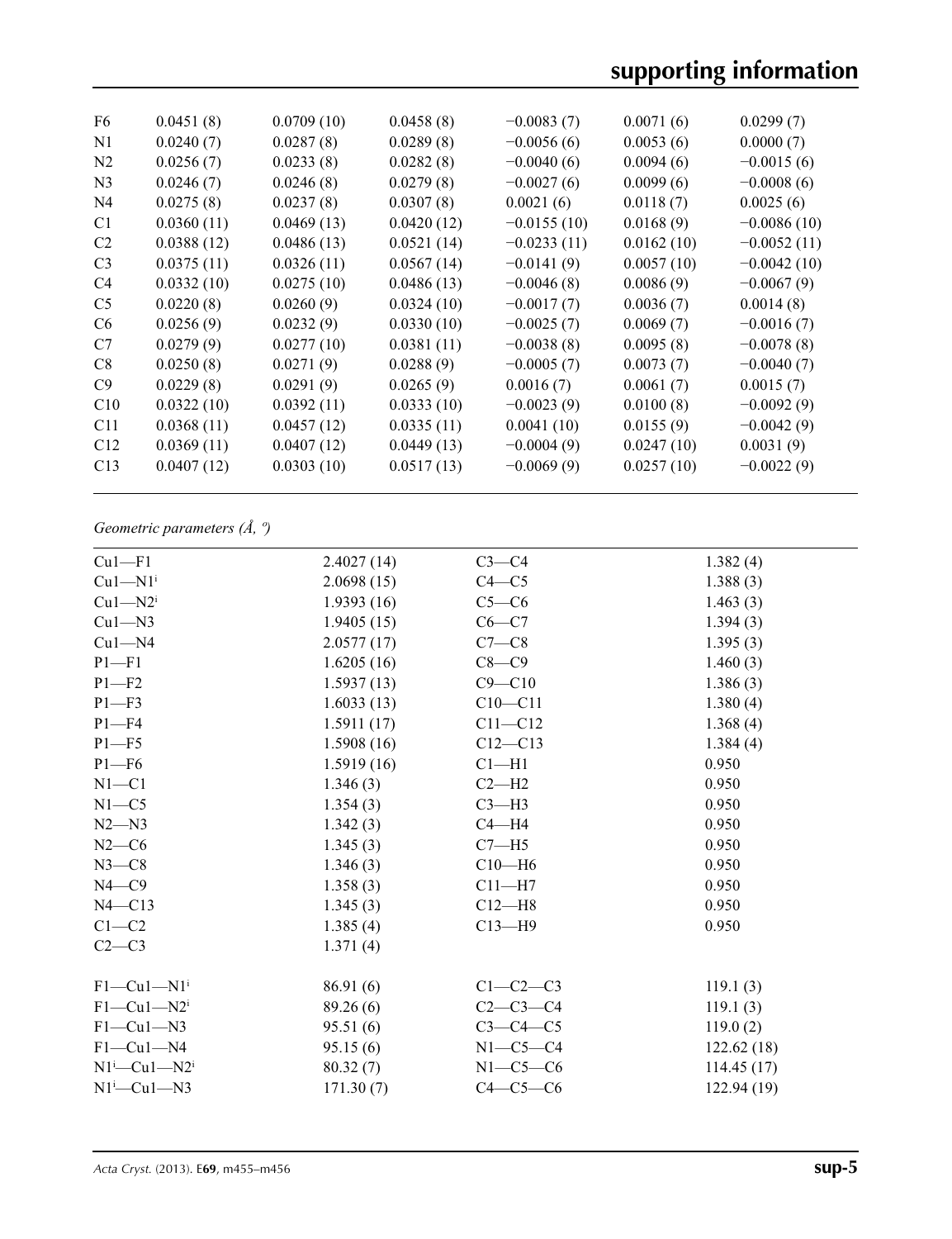| $N1^i$ -Cu $1$ -N4                                           | 107.82(7)     | $N2-C6-C5$               | 114.80(18)    |
|--------------------------------------------------------------|---------------|--------------------------|---------------|
| $N2^i$ -Cu1- $N3$                                            | 91.34(7)      | $N2-C6-C7$               | 110.23(17)    |
| $N2^i$ -Cu1- $N4$                                            | 170.90(7)     | $C5-C6-C7$               | 134.97(18)    |
| $N3$ –Cul–N4                                                 | 80.32(7)      | $C6-C7-C8$               | 103.05(17)    |
| $F1 - P1 - F2$                                               | 90.45(8)      | $N3 - C8 - C7$           | 110.27(17)    |
| $F1 - P1 - F3$                                               | 88.14 (7)     | $N3 - C8 - C9$           | 114.66(17)    |
| $F1-P1-F4$                                                   | 89.73 (9)     | $C7 - C8 - C9$           | 135.07(19)    |
| $F1-P1-F5$                                                   | 89.48 (8)     | $N4$ — $C9$ — $C8$       | 114.25(17)    |
| $F1-P1-F6$                                                   | 179.00(8)     | $N4 - C9 - C10$          | 122.46 (18)   |
| $F2 - P1 - F3$                                               | 178.59(8)     | $C8 - C9 - C10$          | 123.29(18)    |
| $F2-P1-F4$                                                   | 90.10(8)      | $C9 - C10 - C11$         | 119.1(2)      |
| $F2 - P1 - F5$                                               | 90.07(8)      | $C10 - C11 - C12$        | 119.2(3)      |
| $F2-P1-F6$                                                   | 90.55(8)      | $C11 - C12 - C13$        | 118.8(3)      |
| $F3 - P1 - F4$                                               | 89.93 (8)     | N4-C13-C12               | 123.6(2)      |
| $F3-P1-F5$                                                   | 89.88 (8)     | $N1-C1-H1$               | 118.447       |
| $F3-P1-F6$                                                   | 90.86(8)      | $C2-C1-H1$               | 118.447       |
| $F4 - P1 - F5$                                               |               | $C1-C2-H2$               | 120.455       |
|                                                              | 179.19(9)     |                          |               |
| $F4-P1-F6$                                                   | 90.15(9)      | $C3-C2-H2$               | 120.458       |
| $F5-P1-F6$                                                   | 90.64(9)      | $C2-C3-H3$               | 120.463       |
| $Cu1-F1-P1$                                                  | 141.77(8)     | $C4-C3-H3$               | 120.456       |
| $Cu1^i$ -N1- $Cl$                                            | 129.86(15)    | $C3-C4-H4$               | 120.518       |
| $Cu1^i$ -N1- $C5$                                            | 112.79(13)    | $C5-C4-H4$               | 120.513       |
| $C1 - N1 - C5$                                               | 117.14(17)    | $C6-C7-H5$               | 128.470       |
| $Cu1^i$ -N2-N3                                               | 134.19(12)    | $C8-C7-H5$               | 128.475       |
| $Cu1^i$ -N2- $C6$                                            | 117.43(13)    | $C9 - C10 - H6$          | 120.440       |
| $N3 - N2 - C6$                                               | 108.34(16)    | $C11 - C10 - H6$         | 120.440       |
| $Cu1 - N3 - N2$                                              | 134.43(13)    | $C10-C11-H7$             | 120.375       |
| $Cu1 - N3 - C8$                                              | 117.46(13)    | $C12 - C11 - H7$         | 120.382       |
| $N2 - N3 - C8$                                               | 108.11(15)    | $C11 - C12 - H8$         | 120.612       |
| $Cu1 - N4 - C9$                                              | 113.20(13)    | $C13 - C12 - H8$         | 120.598       |
| $Cu1 - N4 - C13$                                             | 129.88(14)    | $N4 - C13 - H9$          | 118.220       |
| $C9 - N4 - C13$                                              | 116.83(17)    | $C12 - C13 - H9$         | 118.227       |
| $N1-C1-C2$                                                   | 123.1(3)      |                          |               |
|                                                              |               |                          |               |
| $F1-Cu1-N1$ <sup>i</sup> -C1 <sup>i</sup>                    | $-88.93(13)$  | $Cu1^{i} - N2 - N3 - C8$ | 177.44(11)    |
| $F1-Cu1-N1$ <sup>i</sup> -C5 <sup>i</sup>                    | 85.58 (10)    | $Cu1^i$ —N2—C6—C5        | 1.66(19)      |
| $N1^{i}$ - Cu <sub>1</sub> - F <sub>1</sub> - P <sub>1</sub> | 65.41 (14)    | $Cu1^i$ -N2- $C6$ - $C7$ | $-177.98(9)$  |
| $F1-Cu1-N2^i-N3^i$                                           | 93.39(14)     | $N3 - N2 - C6 - C5$      | 179.56 (13)   |
| $F1-Cu1-N2$ <sup>i</sup> -C6 <sup>i</sup>                    | $-83.83(10)$  | $N3 - N2 - C6 - C7$      | $-0.08(19)$   |
| $N2^i$ -Cu1-F1-P1                                            | 145.75(14)    | $C6 - N2 - N3 - Cu1$     | 179.64(14)    |
| $F1-Cu1-N3-N2$                                               | $-87.27(14)$  | $C6 - N2 - N3 - C8$      | 0.04(18)      |
| $F1-Cu1-N3-C8$                                               | 92.31(11)     | $Cu1 - N3 - C8 - C7$     | $-179.67(9)$  |
| $N3$ —Cu1—F1—P1                                              | $-122.97(14)$ | $Cu1 - N3 - C8 - C9$     | 0.68(19)      |
| $F1-Cu1-N4-C9$                                               | $-91.72(10)$  | $N2 - N3 - C8 - C7$      | 0.02(19)      |
| $F1-Cu1-M4-C13$                                              | 84.74 (13)    | $N2 - N3 - C8 - C9$      | $-179.64(13)$ |
| $N4$ —Cu1—F1—P1                                              | $-42.23(14)$  | $Cu1 - N4 - C9 - C8$     | $-3.48(18)$   |
| $N1^{i}$ —Cu1—N2 <sup>i</sup> —N3 <sup>i</sup>               | $-179.62(15)$ | $Cu1 - N4 - C9 - C10$    | 176.67(11)    |
| $N1^i$ —Cu1—N2 <sup>i</sup> —C6 <sup>i</sup>                 | 3.16(10)      | $Cu1 - N4 - C13 - C12$   | $-176.39(12)$ |